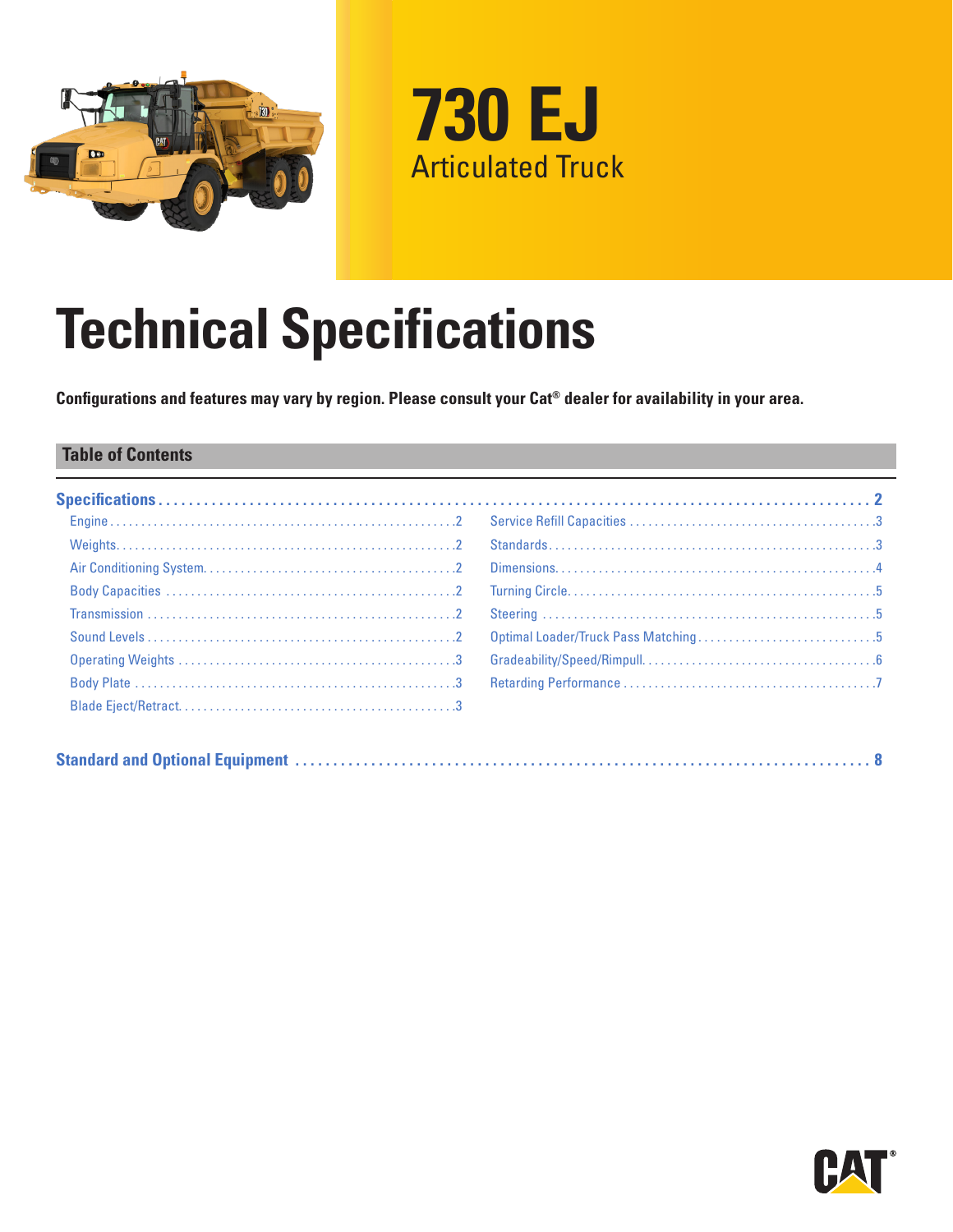<span id="page-1-0"></span>

| <b>Engine</b>                |                       |                       |
|------------------------------|-----------------------|-----------------------|
| Engine Model                 | $Cat^{\circledR} C13$ |                       |
| Gross Power (SAE J1995:2014) | 280 kW                | 375 hp                |
| Net Power (SAE J1349:2011)   | 274 kW                | 367 hp                |
| Engine (ISO 14396:2002)      | 276 kW                | 370 hp                |
| <b>B</b> ore                 | $130 \text{ mm}$      | $5.1$ in              |
| Stroke                       | $157 \text{ mm}$      | $6.2$ in              |
| Displacement                 | 12.5 L                | $763$ in <sup>3</sup> |

• Advertised power is tested at 1,800 rpm.

- The net power advertised is the power available at the flywheel when the engine is equipped with alternator, air cleaner, muffler, and fan at minimum speed.
- Net power when the fan is at maximum speed is 274 kW (367 hp) per the SAE reference conditions.
- The C13 emits equivalent to U.S. EPA Tier 2/EU Stage II or U.S. EPA Tier 3/EU Stage IIIA.

| No Engine Derating Required Below            | 3990 m      | 13,100 ft    |
|----------------------------------------------|-------------|--------------|
| Peak Engine Torque Gross<br>(SAE J1995:2014) | 1830 N·m    | 1.350 lbf-ft |
| Peak Engine Torque Net<br>(SAE J1349:2011)   | 1810 N·m    | 1,335 lbf-ft |
| Peak Engine Torque Speed                     | $1200$ rpm  |              |
| <b>Weights</b>                               |             |              |
| Rated Payload                                | 27.1 tonnes | 30 tons      |

#### **Air Conditioning System**

• The air conditioning system on this machine contains the fluorinated greenhouse gas refrigerant R134a (Global Warming Potential = 1430). The system contains 1.1 kg of refrigerant which has a  $CO<sub>2</sub>$ equivalent of 1.716 metric tonnes.

#### **Body Capacities**

| Heaped SAE 2:1 | $16.9 \text{ m}^3$ | $22.1 \text{ vd}^3$ |
|----------------|--------------------|---------------------|
| Struck         | $13.5 \text{ m}^3$ | $17.7 \text{ yd}^3$ |

| <b>Transmission</b> |                   |          |
|---------------------|-------------------|----------|
| Forward 1           | $8 \text{ km/h}$  | 5 mph    |
| Forward 2           | $15 \text{ km/h}$ | 9 mph    |
| Forward 3           | $22 \text{ km/h}$ | $14$ mph |
| Forward 4           | $34 \text{ km/h}$ | $21$ mph |
| Forward 5           | $47$ km/h         | 29 mph   |
| Forward 6           | $55 \text{ km/h}$ | 34 mph   |
| Reverse 1           | 9 km/h            | 6 mph    |
|                     |                   |          |

#### **Sound Levels**

Interior Cab 72 dB(A)

- The declared dynamic operator sound pressure level is 72 dB(A) when ISO 6396:2008 is used to measure the value for an enclosed cab. The measurement was conducted at 70% of the cooling fan's maximum speed. The sound level may vary at different cooling fan speeds. The measurement was conducted with the cab doors and the cab windows closed. The cab was properly installed and maintained.
- Hearing protection may be needed when operating with an open operator station and cab or when not properly maintained or doors/ windows open for extended periods or in noisy environments.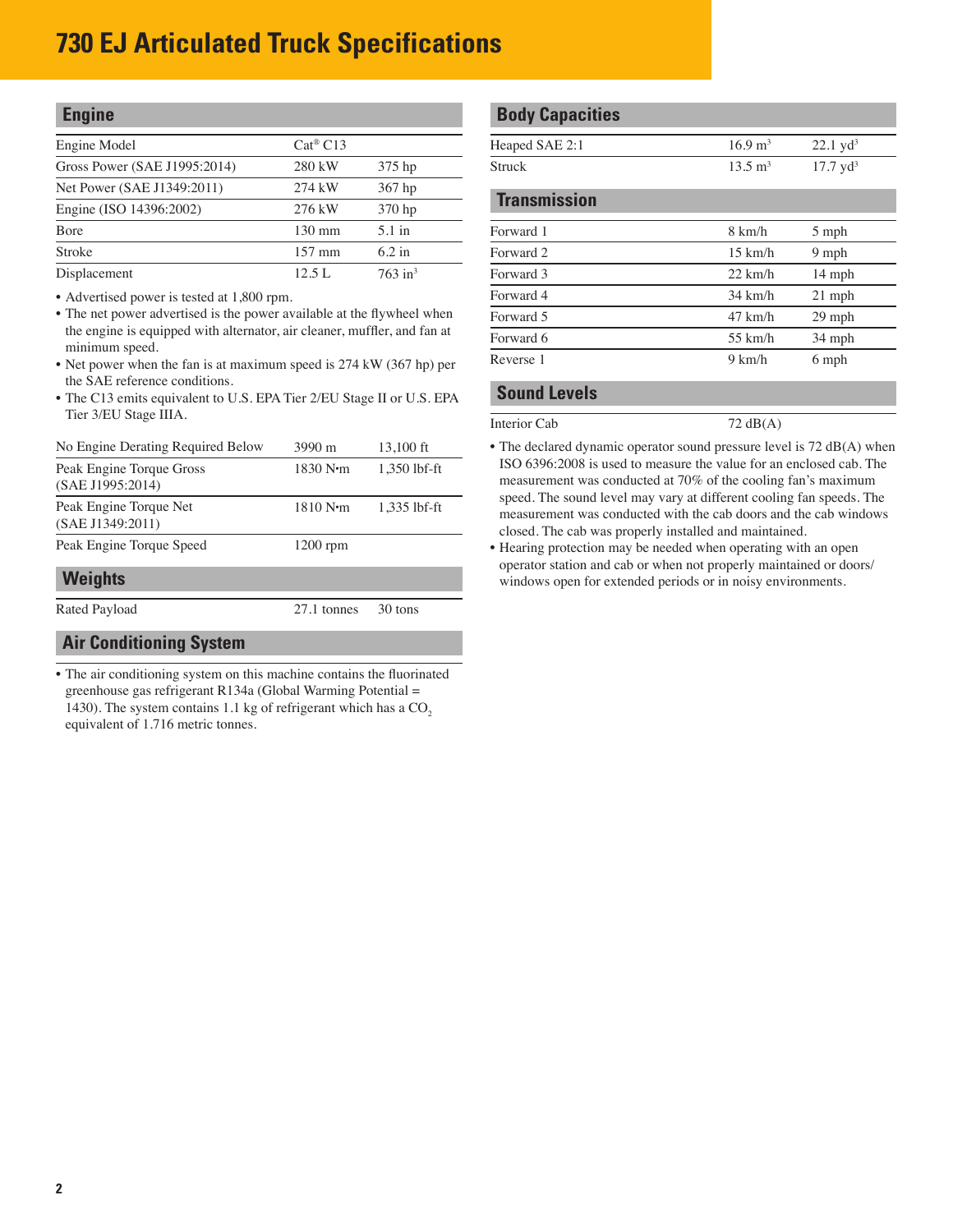### <span id="page-2-0"></span>**Operating Weights**

| Front Axle – Empty       | 15 230 kg        | 33,576 lb  |
|--------------------------|------------------|------------|
| Center Axle – Empty      | 5600 kg          | 12,346 lb  |
| Rear Axle – Empty        | 5380 kg          | 11,861 lb  |
| Total – Empty            | 26 210 kg        | 57,783 lb  |
| Front Axle – Rated Load  | $650 \text{ kg}$ | 1,433 lb   |
| Center Axle – Rated Load | 13 225 kg        | 29,156 lb  |
| Rear Axle – Rated Load   | 13 225 kg        | 29,156 lb  |
| Total – Rated Load       | 27 100 kg        | 59,745 lb  |
| Front Axle – Loaded      | 15 880 kg        | 35,009 lb  |
| Center Axle – Loaded     | 18 825 kg        | 41,502 lb  |
| Rear Axle – Loaded       | 18 605 kg        | 41.017 lb  |
| Total - Loaded           | 53 310 kg        | 117.528 lb |
|                          |                  |            |

#### **Body Plate**

High-strength Brinell HB450 wear resistant steel

#### **Blade Eject/Retract**

| Eject time   | 12 seconds |
|--------------|------------|
| Retract time | 15 seconds |

#### **Service Refill Capacities**

| Fuel Tank                 | 412 L                  | $108.8$ gal |
|---------------------------|------------------------|-------------|
| Cooling System            | 83 L                   | $21.9$ gal  |
| Hydraulic System          | 110 L                  | $29.1$ gal  |
| <b>Engine Crankcase</b>   | 38 L                   | $10$ gal    |
| Transmission              | 47 L                   | $12.4$ gal  |
| Final Drives/Differential | 125L                   | 33 gal      |
| Output Transfer Gear Box  | 24 L                   | $6.3$ gal   |
| <b>Standards</b>          |                        |             |
| <b>Brakes</b>             | ISO 3450:2011          |             |
| Cab/FOPS                  | ISO 3449:2005 Level II |             |
| Cab/ROPS                  | ISO 3471:2008          |             |
|                           |                        |             |

Steering ISO 5010:2019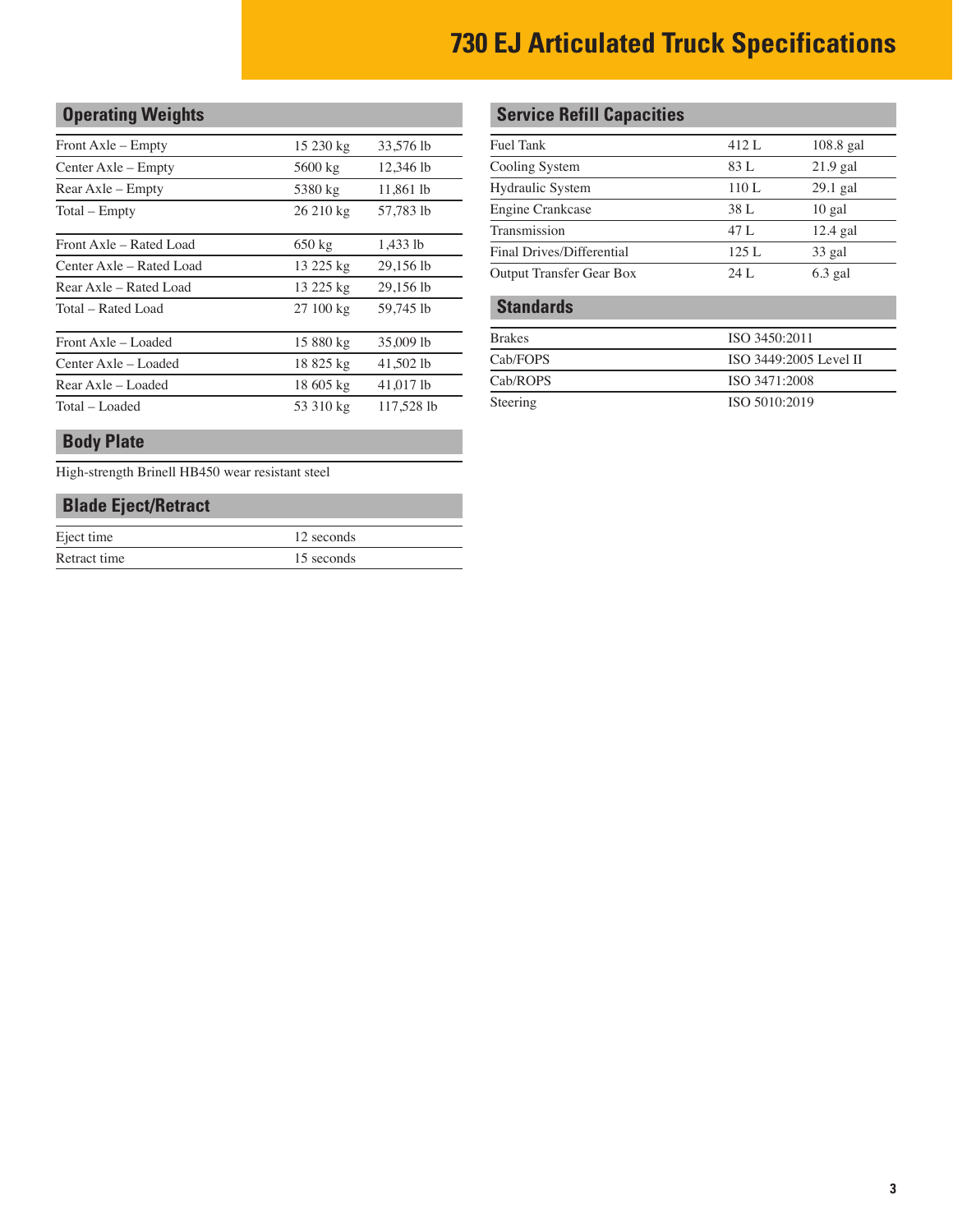#### <span id="page-3-0"></span>**Dimensions**

All dimensions are approximate.



|                  |                                           | mm     | ft/in  |
|------------------|-------------------------------------------|--------|--------|
|                  | <b>1</b> Load over Height                 | 3027   | 9'11"  |
|                  | <b>2</b> Ground Clearance to Body Height  | 886    | 2'11"  |
|                  | <b>3</b> Ground Clearance                 | 516    | 1'8''  |
| 4                | Rear Axle Center to Body Rear             | 1487   | 4'11"  |
| 5.               | Mid Axle to Rear Axle Center              | 1700   | 5'7''  |
|                  | <b>6</b> Mid Axle to Front Axle (Centers) | 3979   | 13'1"  |
|                  | Front Axle Center to Machine Front        | 3210   | 10'6'' |
|                  | <b>8</b> Overall Length                   | 10 376 | 34'0"  |
| 9                | Ground Height to Top of Cab               | 3473   | 11'4"  |
| 10               | <b>Height Transport Position</b>          | 3751   | 12'4"  |
| 11               | Overall Width                             | 3676   | 12'1'' |
| 12 <sup>12</sup> | Body Width                                | 3251   | 10'8"  |
| 13               | <b>Track Width</b>                        | 2275   | 7'6''  |
| 14               | Width over Fenders                        | 2950   | 9'8''  |
|                  | <b>15</b> Width over Free Tire            | 3013   | 9'11"  |
| 16               | Max Laden over Tire Bulge                 | 3082   | 10'1"  |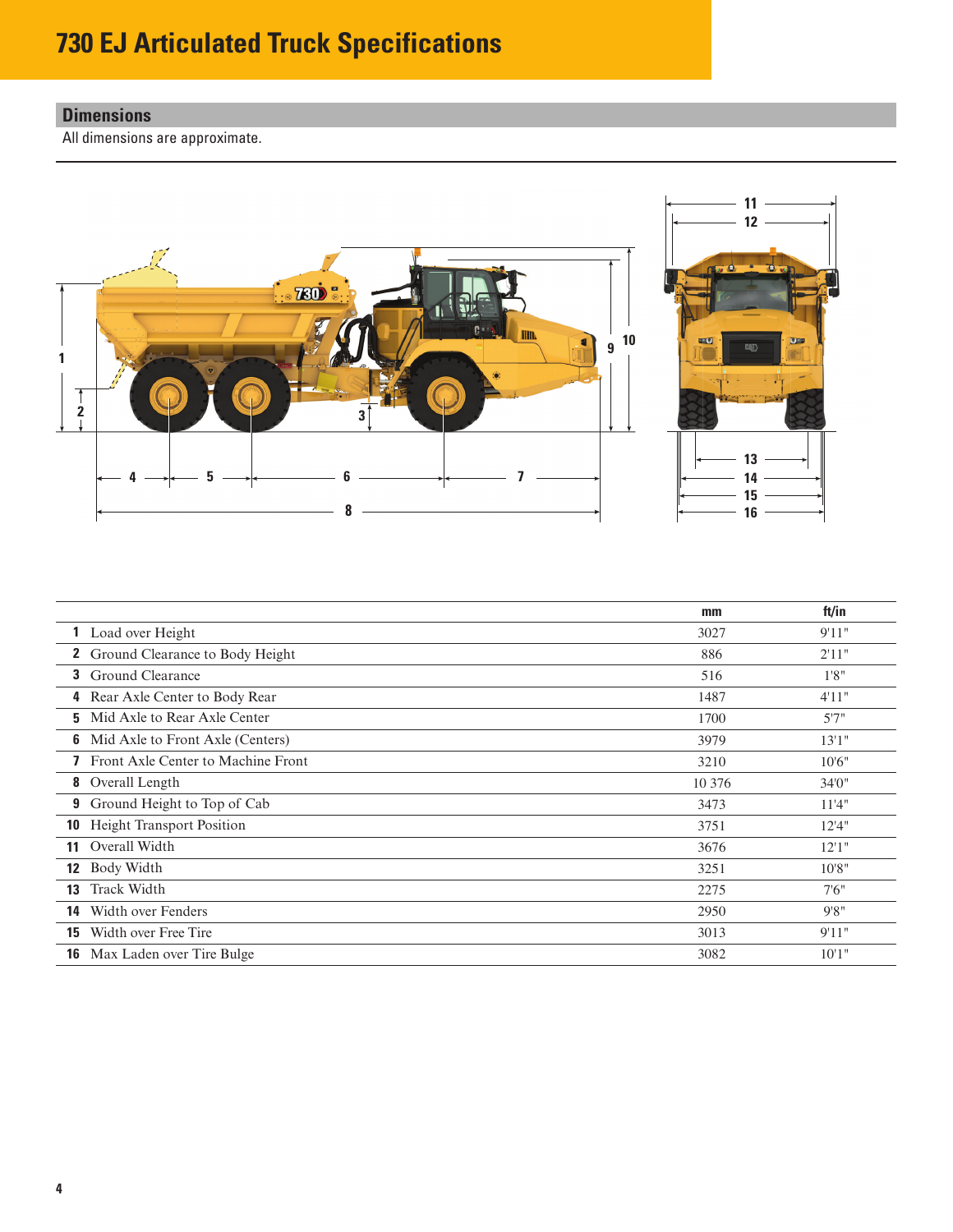#### <span id="page-4-0"></span>**Turning Circle Steering**

Dimensions are for machines equipped with 750/65 R25 tires.

| Steer Angle – From Center Left/Right | $45^{\circ}$             |          |
|--------------------------------------|--------------------------|----------|
| <b>SAE Turning Radius</b>            | 7470 mm                  | 294 in   |
| Clearance Radius                     | $8075 \text{ mm}$ 318 in |          |
| Inside Radius                        | $3849 \text{ mm}$ 152 in |          |
| Aisle Width                          | 5424 mm                  | $214$ in |

**Turning Dimensions** Lock to Lock to Lock 4.75 seconds @ 60 rpm



#### **Optimal Loader/Truck Pass Matching**

| <b>Hydraulic Excavators</b> |              | 349/352      |         | 336   |
|-----------------------------|--------------|--------------|---------|-------|
| Passes                      |              | $-5$         |         | $5-6$ |
| <b>Wheel Loaders</b>        | 972M/972M XE | 966M/966M XE | 962M    | 950M  |
| Passes                      | $3-4$        |              | $4 - 7$ |       |

An optimum system match gives you a major productivity advantage. The 730 EJ is an excellent match for the Cat 349/352 and 336 Hydraulic Excavators; and Cat 972M, 966M, 962M and 950M Wheel Loaders. Having matched loading and hauling tools results in increased production and lower system costs per unit of volume moved.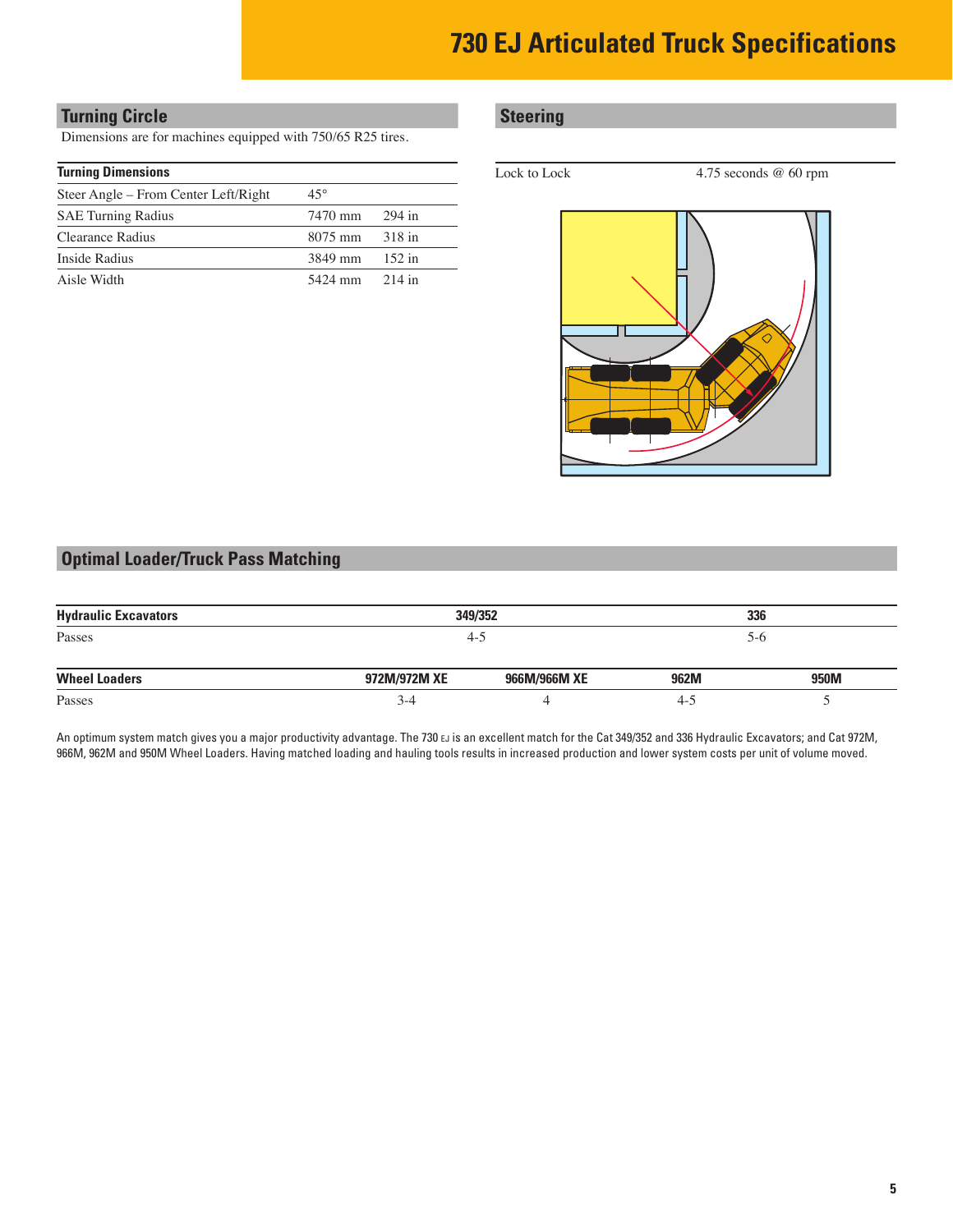### <span id="page-5-0"></span>**Gradeability/Speed/Rimpull**

To determine performance, read from Gross Weight down to % Total Resistance. Total Resistance equals actual % grade plus 1% for each 10 kg/metric ton (20 lb/ton) of Rolling Resistance. From this point, read horizontally to the curve with the highest attainable speed range. Then, go down to Maximum Speed. Usable Rimpull depends on traction available.



- **2A – 2nd Gear (Converter Drive) \* at sea level**
- **2B – 2nd Gear (Direct Drive)**
- **3 – 3rd Gear**
- **4 – 4th Gear**
- **5 – 5th Gear**
- **6 – 6th Gear**
- **1A – 1st Gear (Converter Drive) E Empty 25 980 kg (57,277 lb)**

**1B – 1st Gear (Direct Drive) L – Loaded 54 100 kg (119,270 lb)**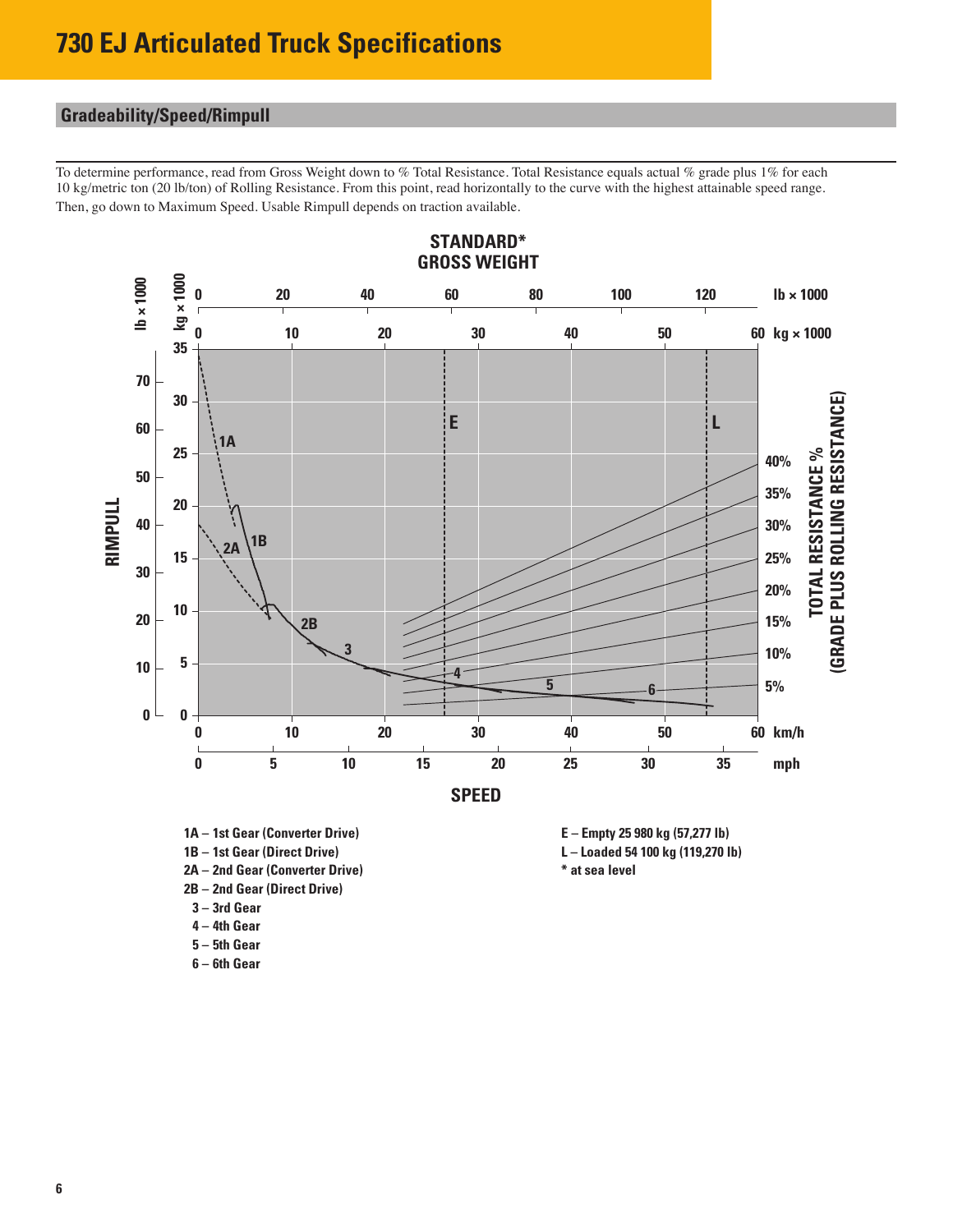#### <span id="page-6-0"></span>**Retarding Performance**

To determine performance, read from Gross Weight down to % Effective Grade. Effective Grade equals actual % favorable grade plus 1% for each 10 kg/metric ton (20 lb/ton) of Rolling Resistance. From this point, read horizontally to the curve with the highest attainable speed range. Then, go down to Maximum Speed. Retarding effect on these curves represents full application of the retarder.



#### **GROSS MACHINE WEIGHT**

**4 – 4th Gear**

**5 – 5th Gear**

**6 – 6th Gear**